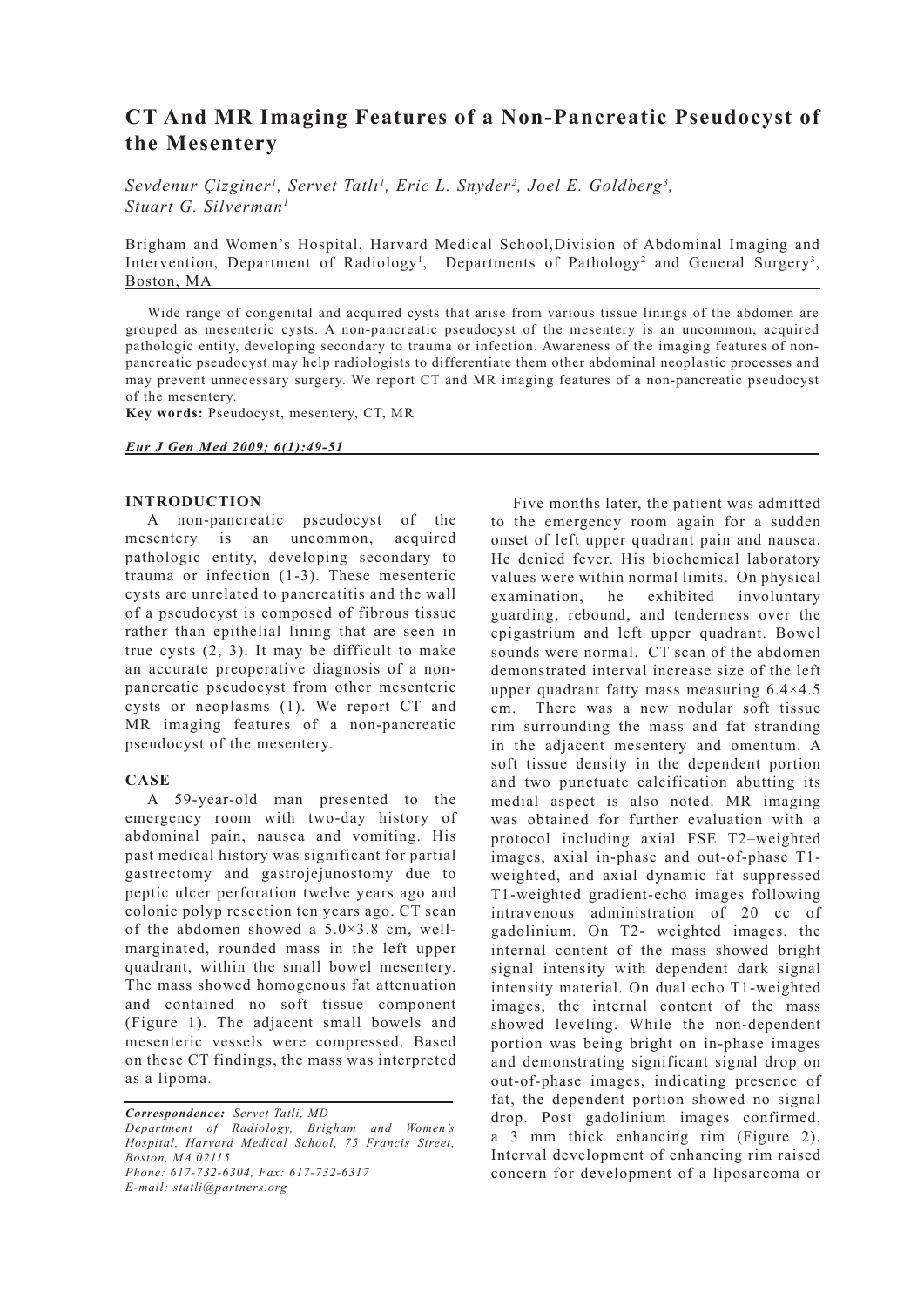

**Figure 1. Contrast-enhanced axial CT image demonstrates a 5.0 × 3.8 cm, well-marginated mass within the small bowel mesentery (arrow). The mass showed homogenous fat attenuation and was interpreted as a lipoma.** 



**Figure 2. Dynamic fat suppressed T1 weighted image following intravenous gadolinium shows enhancement of the wall of the cystic mass (arrow).** 

a superimposed inflammatory process and the patient underwent for elective exploratory laparotomy two months after. At surgery, a firm cystic mass was encountered in the mesentery of the proximal jejunum. The mass together with a segment of small bowel and its mesentery was resected and sent to pathology laboratory for evaluation.

The gross specimen showed a  $6.5 \times 4.0$ cm cystic mass, which was filled with homogeneously white, milky fluid. The mass was adherent to the mesenteric side of the small bowel without invasion of bowel wall. Histologic evaluation of the cyst showed the material in the cyst cavity was acellular, necrotic, and lipid-like. The cyst wall was lined by fibrous tissue, with no evidence of an endothelial lining and showed chronic inflammation with lipid clefts and calcification, which are indicative of prior rupture. There were adjacent disorganized muscular arteries and veins that exhibited intimal hyperplasia, organizing thrombus and recanalization. Therefore, the final diagnosis was rendered as a non-pancreatic pseudocyst of the mesentery that had undergone focal rupture.

### **DISCUSSION**

Mesenteric cysts are rare intrabdominal masses with an incidence of approximately 1/100,000 hospital admission in adults (1). Wide range of congenital and acquired cysts that arise from various tissue linings of the

abdomen are grouped as mesenteric cysts. Therefore, the term of "mesenteric cyst" refers to topographic site rather than histological diagnosis. Mesenteric cysts can originate from lymphatic (lymphangiomas), mesothelial (mesothelial cyst), gastrointestinal (enteric duplication cyst and enteric cyst) cells, or can be secondary to trauma, surgery or infection (pseudocyst) (2).

Pseudocysts develop secondary to trauma or infection and thought to be the sequelae of a mesenteric or omental hematoma or an abscess that did not resorb completely (3). These cysts are unrelated to pancreatitis; therefore, the cystic fluid contains no high levels of amylase or lipase. Therefore, to prevent confusion with much more common pancreatic pseudocyst, mesenteric pseudocysts are called as nonpancreatic pseudocyst. They may be found incidentally on an asymptomatic patient; abdominal pain, nausea, and vomiting are the most frequently reported symptoms (4). A palpable mass is often the only finding on physical examination (4). On gross pathological examination, nonpancreatic pseudocysts appear as unilocular, thickwalled cystic mass in the mesentery or omentum with serous, hemorrhagic, purulent or occasionally chylous content (3-6). The wall of a nonpancreatic pseudocyst contains no endothelial lining on histopathologic examination and is composed of fibrous tissue that may present calcifications and inflammatory changes (3-6).